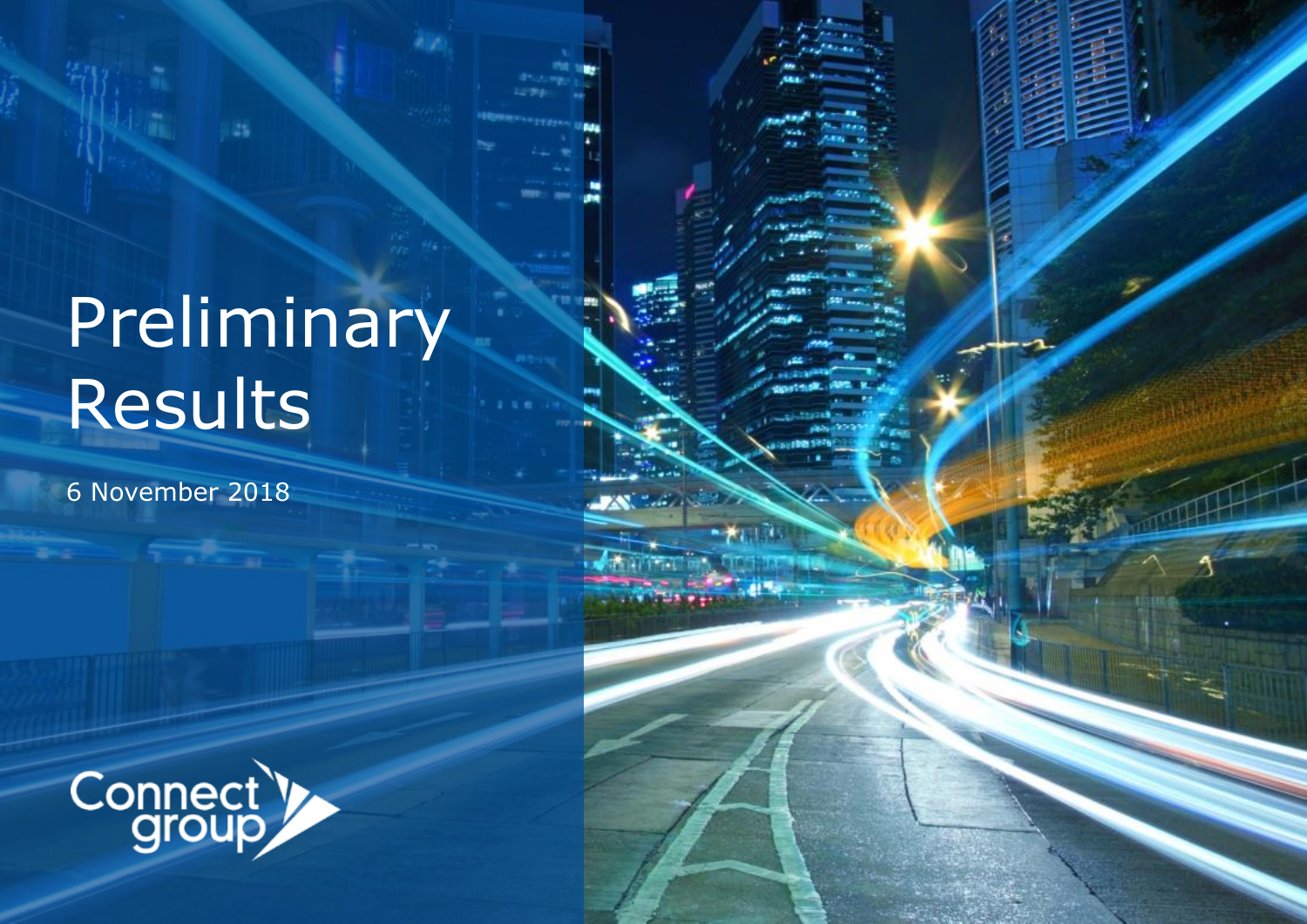## Headline Results

**Gary Kennedy** Chairman



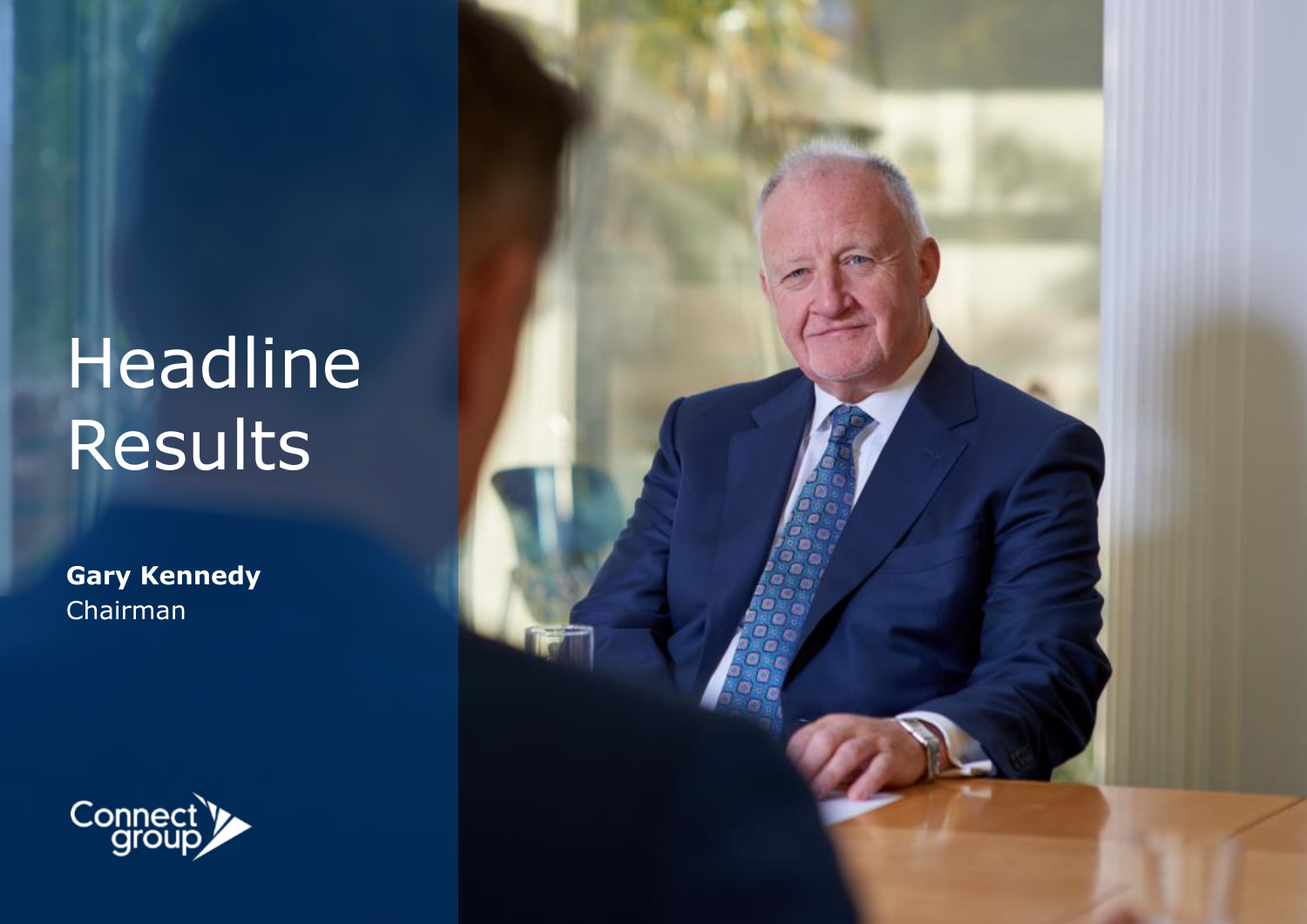

| $\mathbf{H}$ |   |
|--------------|---|
|              |   |
|              |   |
|              |   |
|              |   |
|              |   |
|              |   |
|              | 3 |

**All Color Andrew Ca** 

|                       |           | Var. FY17 |
|-----------------------|-----------|-----------|
| <b>Revenue</b>        | £1,534.3m | $-3.8%$   |
| <b>Adjusted PBT</b>   | £28.4m    | $-40.8%$  |
| <b>Adjusted EPS</b>   | 9.3p      | $-40.0\%$ |
| <b>Free cash flow</b> | £20.2m    | $-29.6%$  |
| <b>Net Debt</b>       | £83.4m    | $-1.6%$   |
| <b>DPS</b>            | 3.1p      | $-68.4%$  |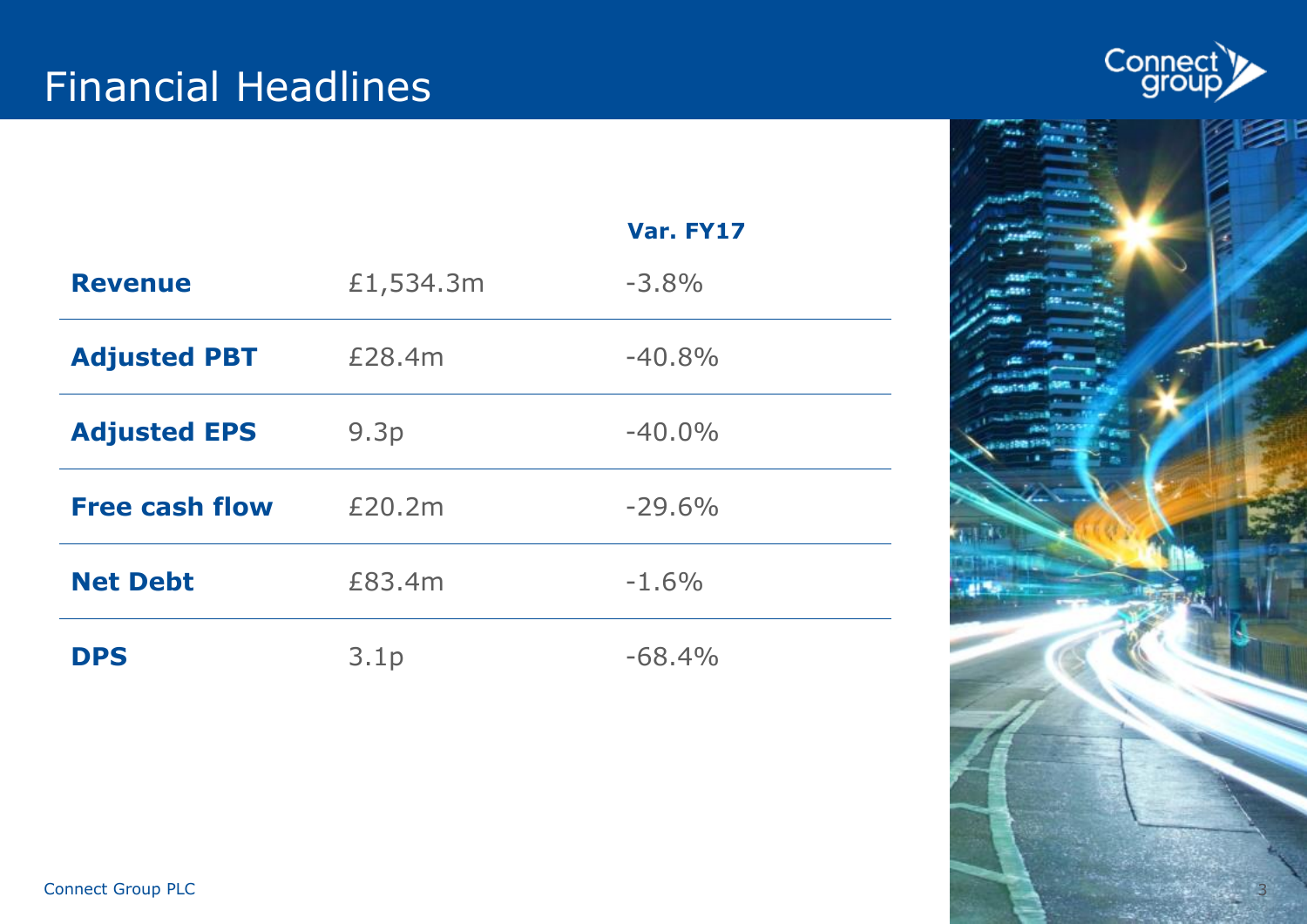#### Performance was affected by five key factors:

- Negative impact of integration at operational level
- Under performance of Tuffnells
- Shortfalls to internal efficiency targets
- Impact on core focus and accountabilities
- Losses and distraction of Pass My Parcel



4

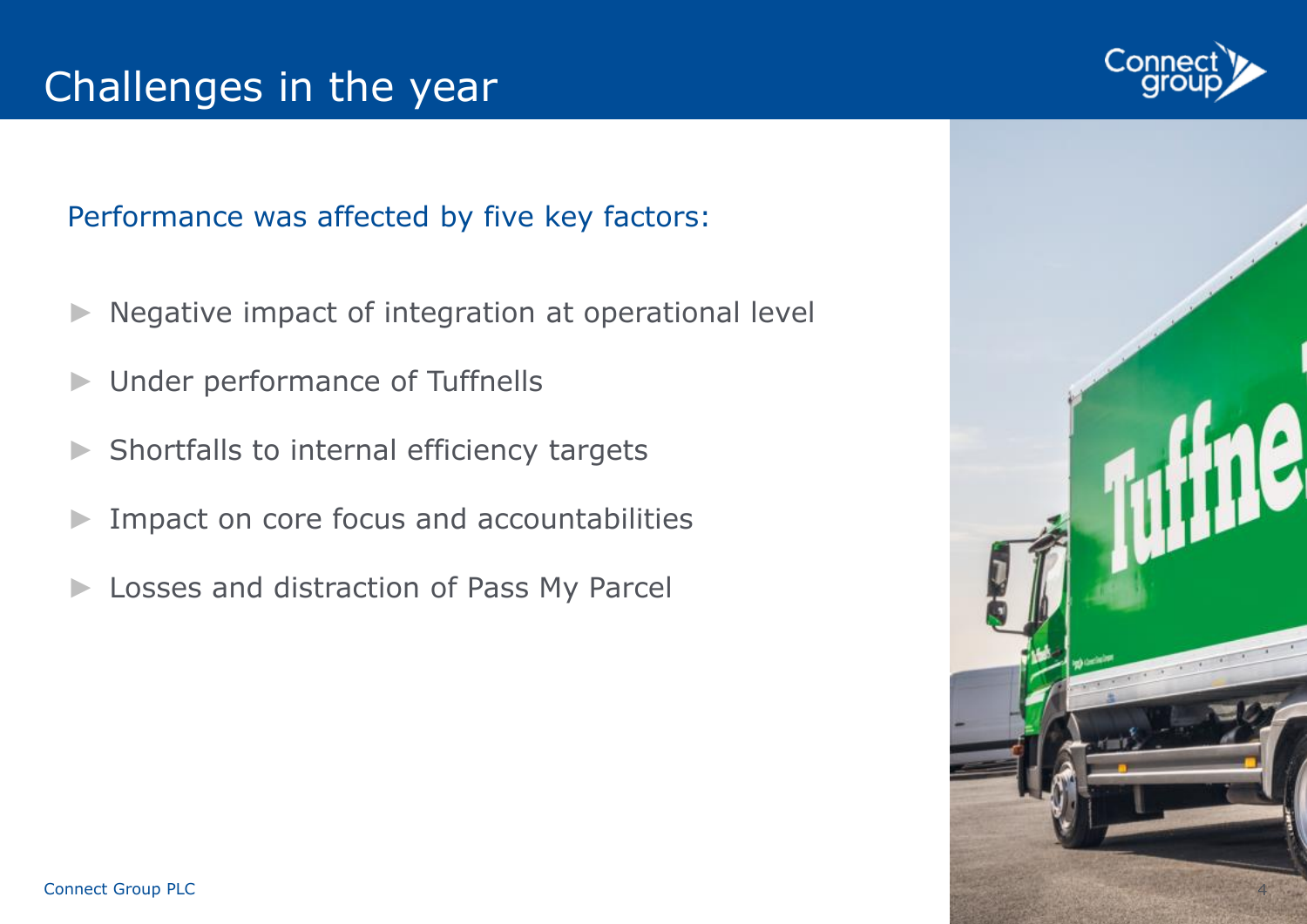We have actions underway to stabilise and reset core performance:

- Closure of Pass My Parcel and more focused portfolio
- ► Refreshed Executive Team
- Focused operating unit structure
- Accelerated renewal of Smiths News contracts
- Clear priorities for FY2019
- Longer term value creation and capital management strategy



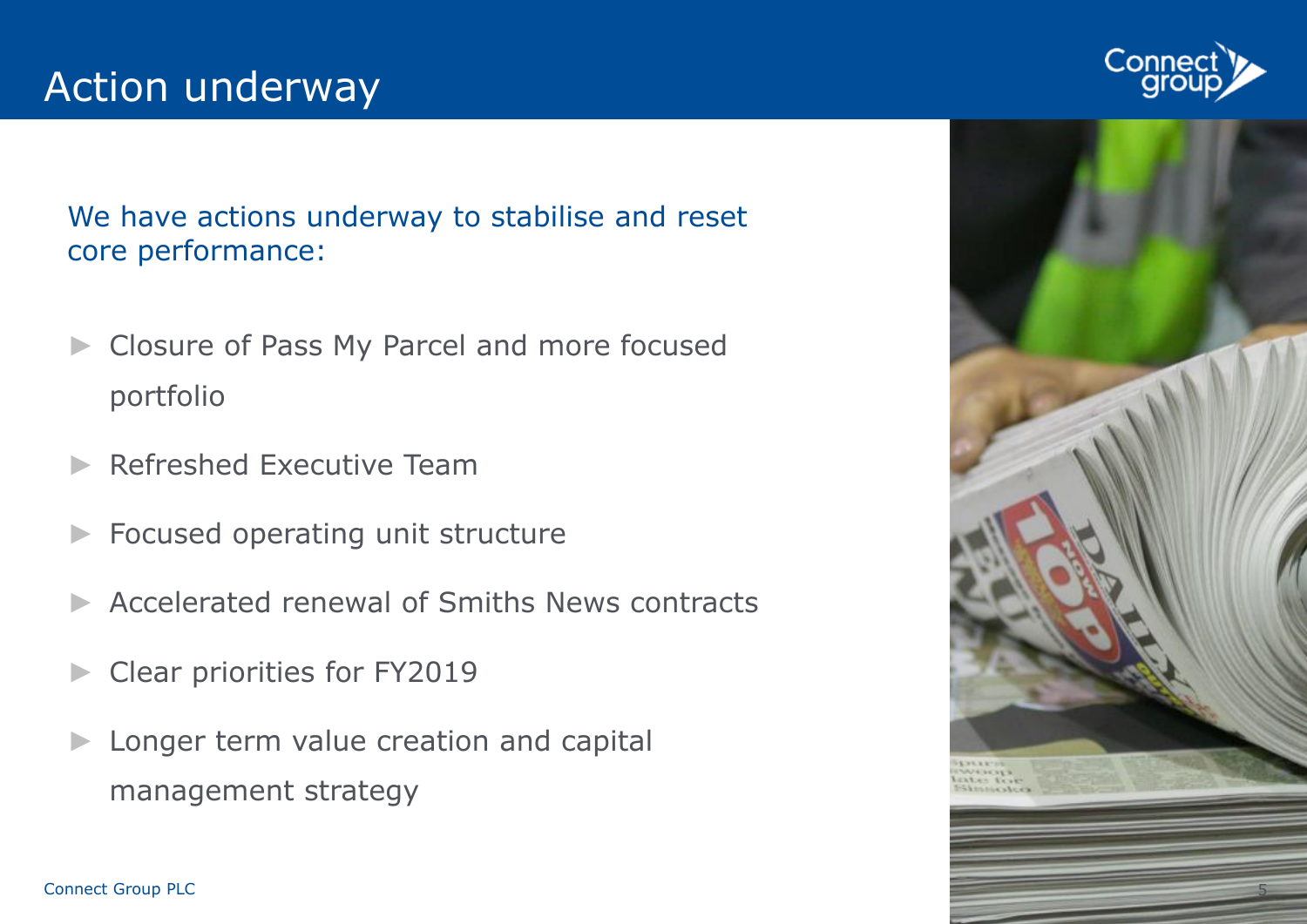

**Tony Grace** Chief Financial Officer

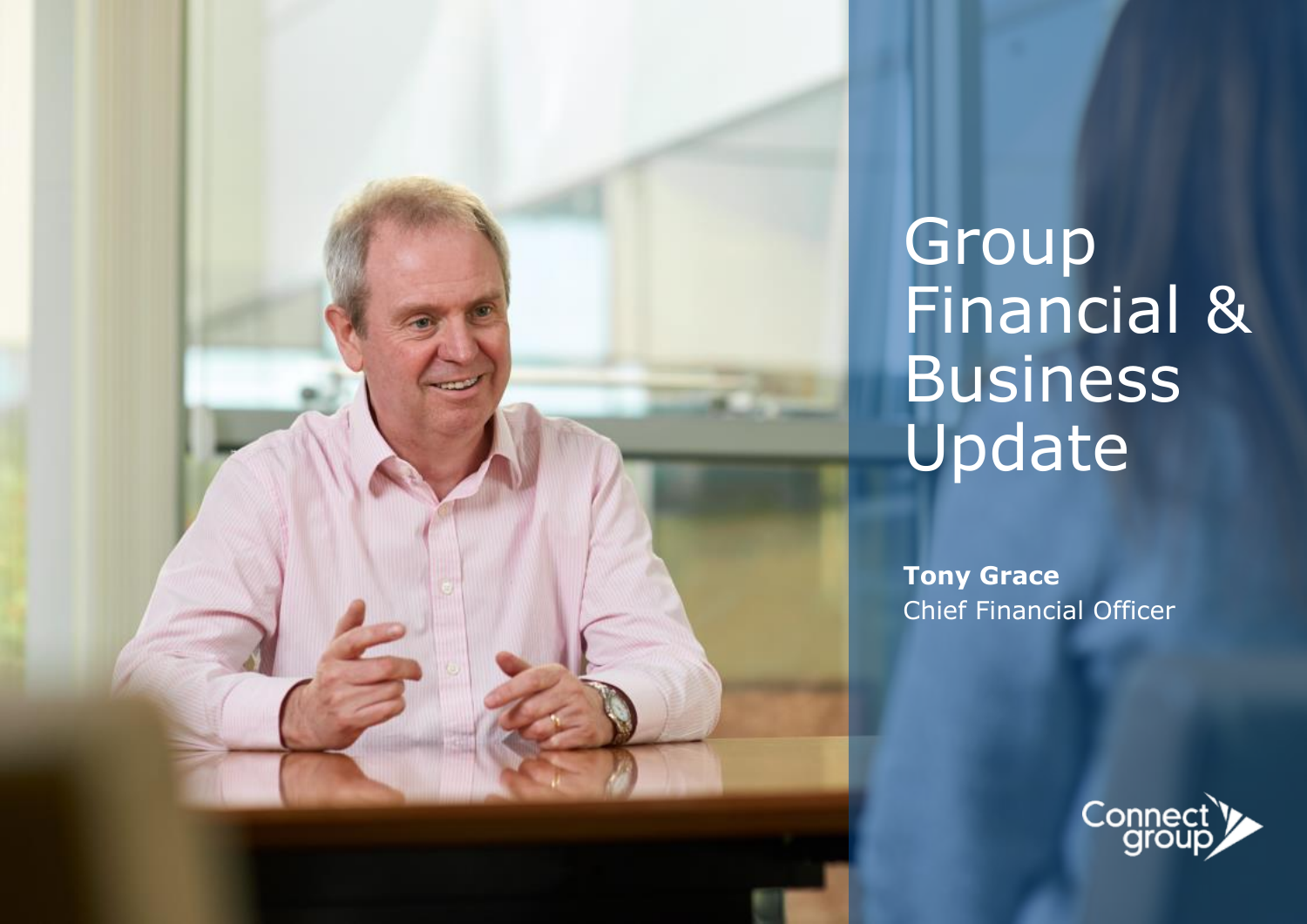## Group performance – continuing operations



| <b>£m Adjusted</b>            | <b>Aug 2018</b>  | <b>Aug 2017</b> | <b>Change</b><br>$\frac{1}{2}$ |
|-------------------------------|------------------|-----------------|--------------------------------|
|                               |                  |                 |                                |
| <b>Smiths News</b>            | 35.9             | 40.4            | $-11.4%$                       |
| <b>DMD</b>                    | 3.0              | 2.3             | 30.4%                          |
| <b>Tuffnells</b>              | (5.0)            | 12.0            | $-141.7%$                      |
| <b>Group operating profit</b> | 33.9             | 54.7            | $-38.0%$                       |
| Net finance charges           | (5.5)            | (6.7)           | 17.9%                          |
| <b>Group PBT</b>              | 28.4             | 48.0            | $-40.8%$                       |
| Tax                           | (5.5)            | (9.9)           | 44.4%                          |
| <b>Group PAT</b>              | 22.9             | 38.1            | $(39.9\%)$                     |
|                               |                  |                 |                                |
| Number of shares              | 246.0            | 245.4m          | $0.1\%$                        |
| Earnings per share            | 9.3 <sub>p</sub> | 15.5p           | $-40.0%$                       |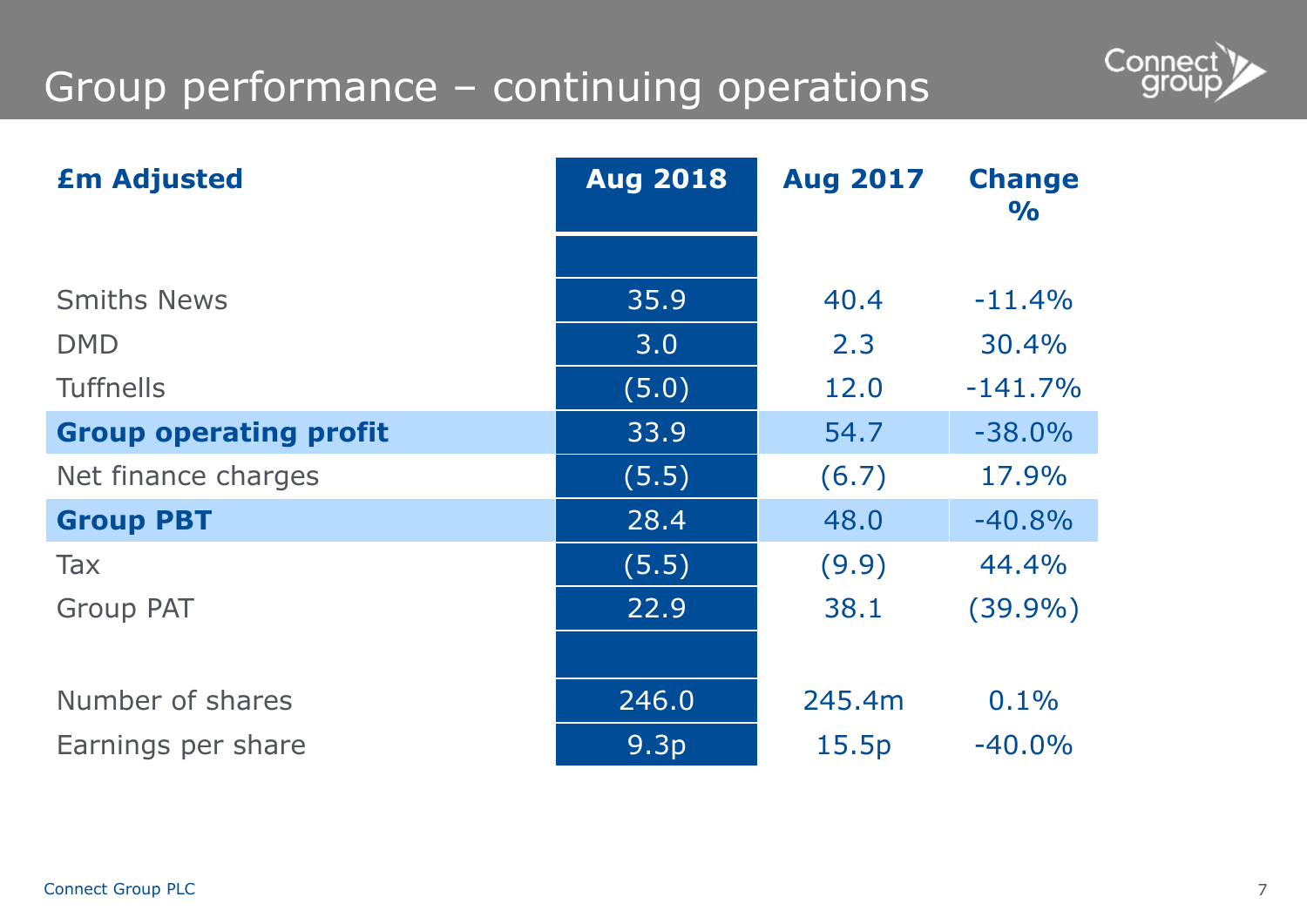## Adjusting items – continuing operations



| Em                                   | <b>Aug 2018</b> | <b>Aug 2017</b> |
|--------------------------------------|-----------------|-----------------|
| Network and re-organisation costs    | (3.1)           | (8.0)           |
| Vacant property                      | 0.7             | (0.6)           |
| Acquisition and disposal costs       |                 | 2.2             |
| Pension credit                       |                 | 0.7             |
| Settlement of interest rate swaps    |                 | (0.8)           |
| Impairment of intangible assets      | (46.1)          |                 |
| Pass my Parcel exit costs            | (6.7)           |                 |
| Impairment of tangible assets        | (1.1)           |                 |
| NMW regulatory compliance            | (0.5)           |                 |
| Amortisation of acquired intangibles | (7.1)           | (7.3)           |
| <b>Total before taxation</b>         | (63.9)          | (13.8)          |
| <b>Taxation</b>                      | 2.9             | 2.7             |
| <b>Total after taxation</b>          | (61.0)          | (11.1)          |

• The cash cost of Adjusted items relating to continuing operations in 2018 was £8.3m (2017 £6.9m)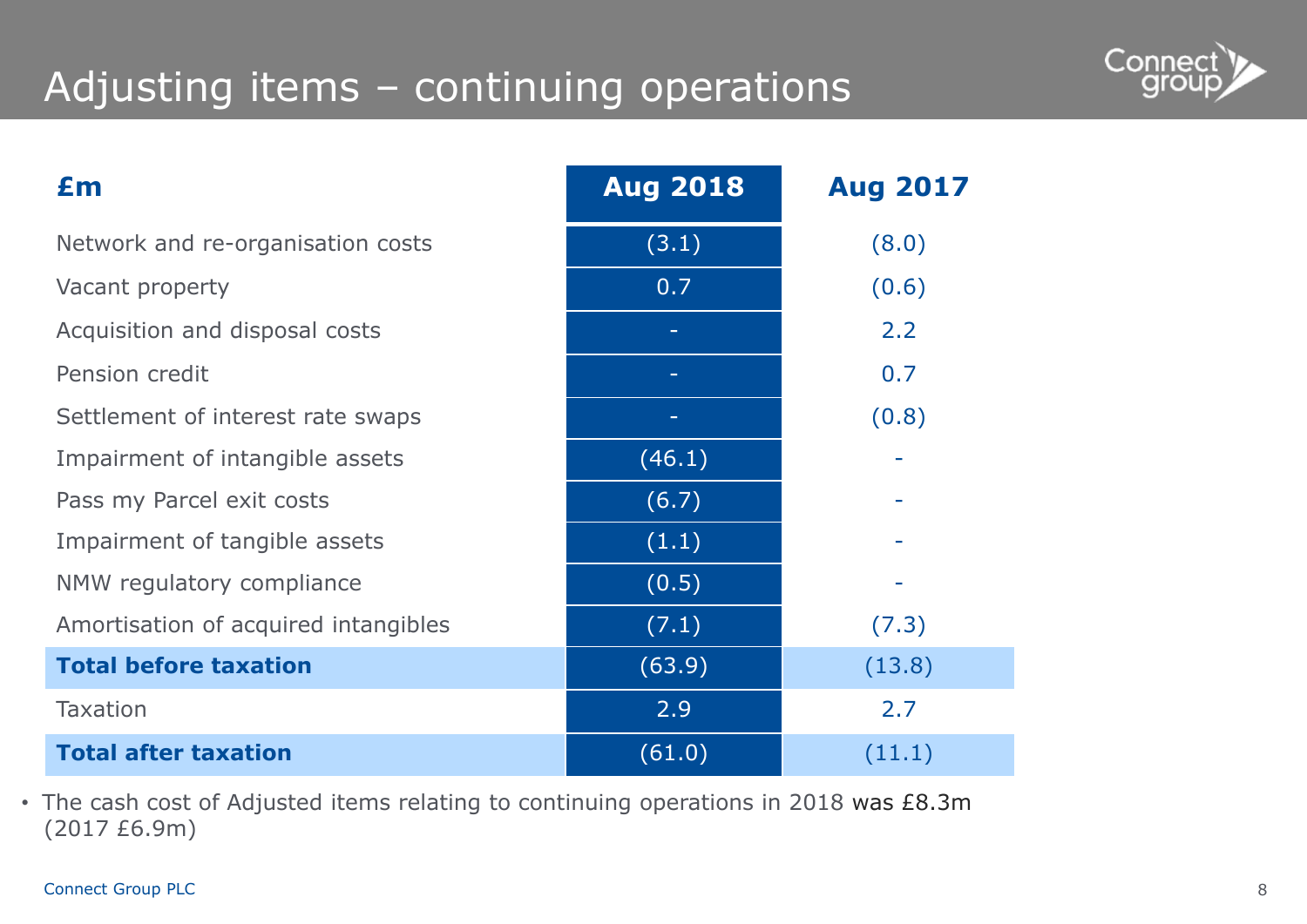## Continuing free cash flow



| Em                                  | <b>Aug 2018</b> | <b>Aug 2017</b> |
|-------------------------------------|-----------------|-----------------|
| Operating profit – adjusted         | 33.9            | 54.7            |
| Depreciation and amortisation       | 11.9            | 11.7            |
| <b>EBITDA</b>                       | 45.8            | 66.4            |
| Working capital                     | 7.7             | 0.4             |
| Capital expenditure                 | (8.5)           | (13.8)          |
| Finance lease payments              | (3.8)           | (4.2)           |
| Net interest and fees               | (5.8)           | (4.4)           |
| <b>Taxation</b>                     | (6.5)           | (9.1)           |
| Other                               | (0.4)           | 0.3             |
| Free cash flow (excluding Adjusted) | 28.5            | 35.6            |
| Adjusted items                      | (8.3)           | (6.9)           |
| Free cash flow                      | 20.2            | 28.7            |

Connect Group PLC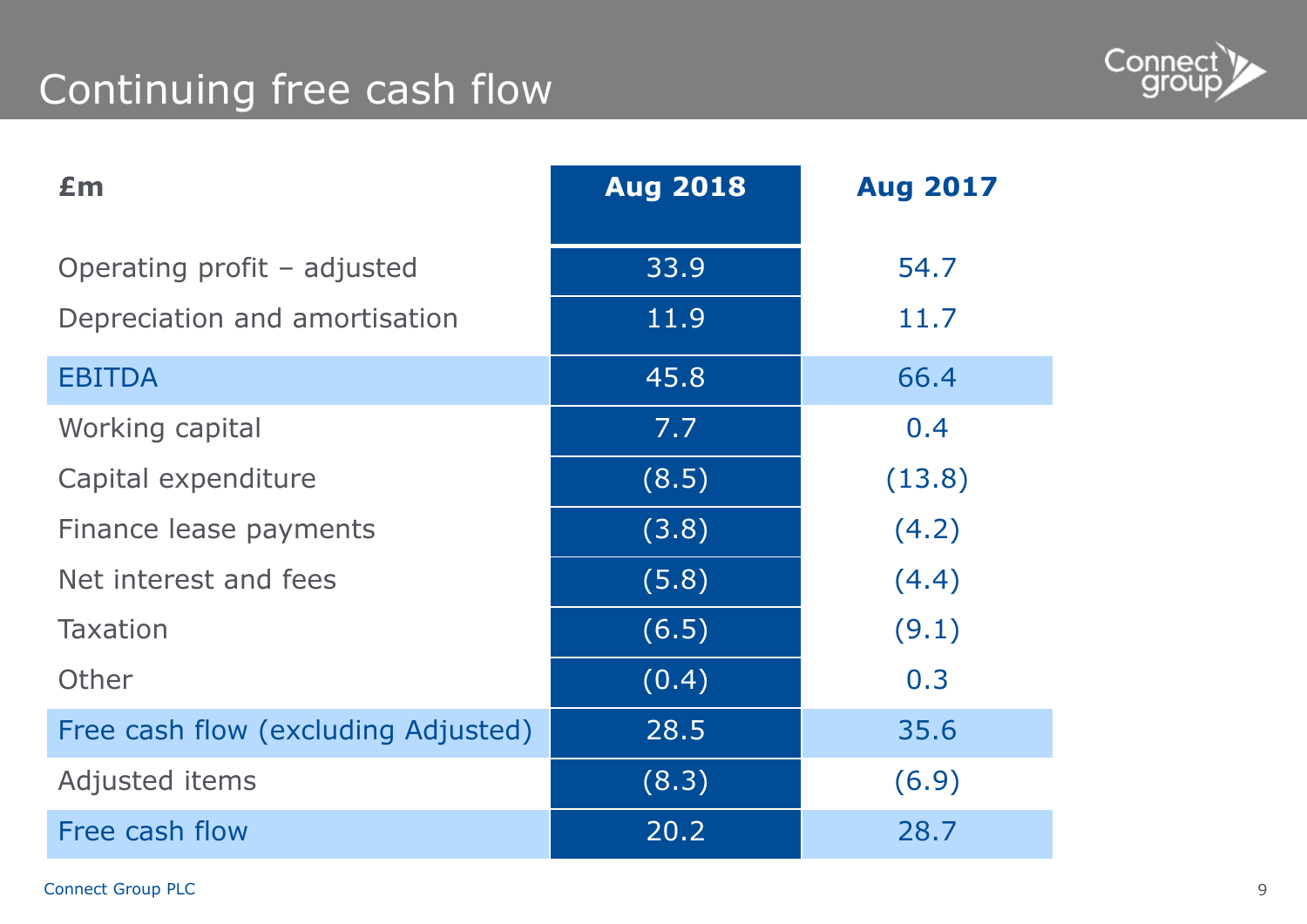## Net debt



| £m                                | <b>Aug 2018</b> | <b>Aug 2017</b> |
|-----------------------------------|-----------------|-----------------|
| Opening net debt                  | (82.1)          | (141.7)         |
| Free cash flow to equity          | 20.2            | 28.7            |
| Pension deficit                   | (4.7)           | (4.8)           |
| Dividend paid                     | (24.1)          | (23.6)          |
| Disposal proceeds                 | 12.9            | 58.2            |
| Discontinued cash flow            | (8.8)           | (1.1)           |
| Finance lease creditor &<br>other | 3.2             | 2.2             |
| Closing net debt                  | (83.4)          | (82.1)          |

Net debt : EBITDA 1.8x 1.2x

• Committed Bank facilities of £175m to January 2021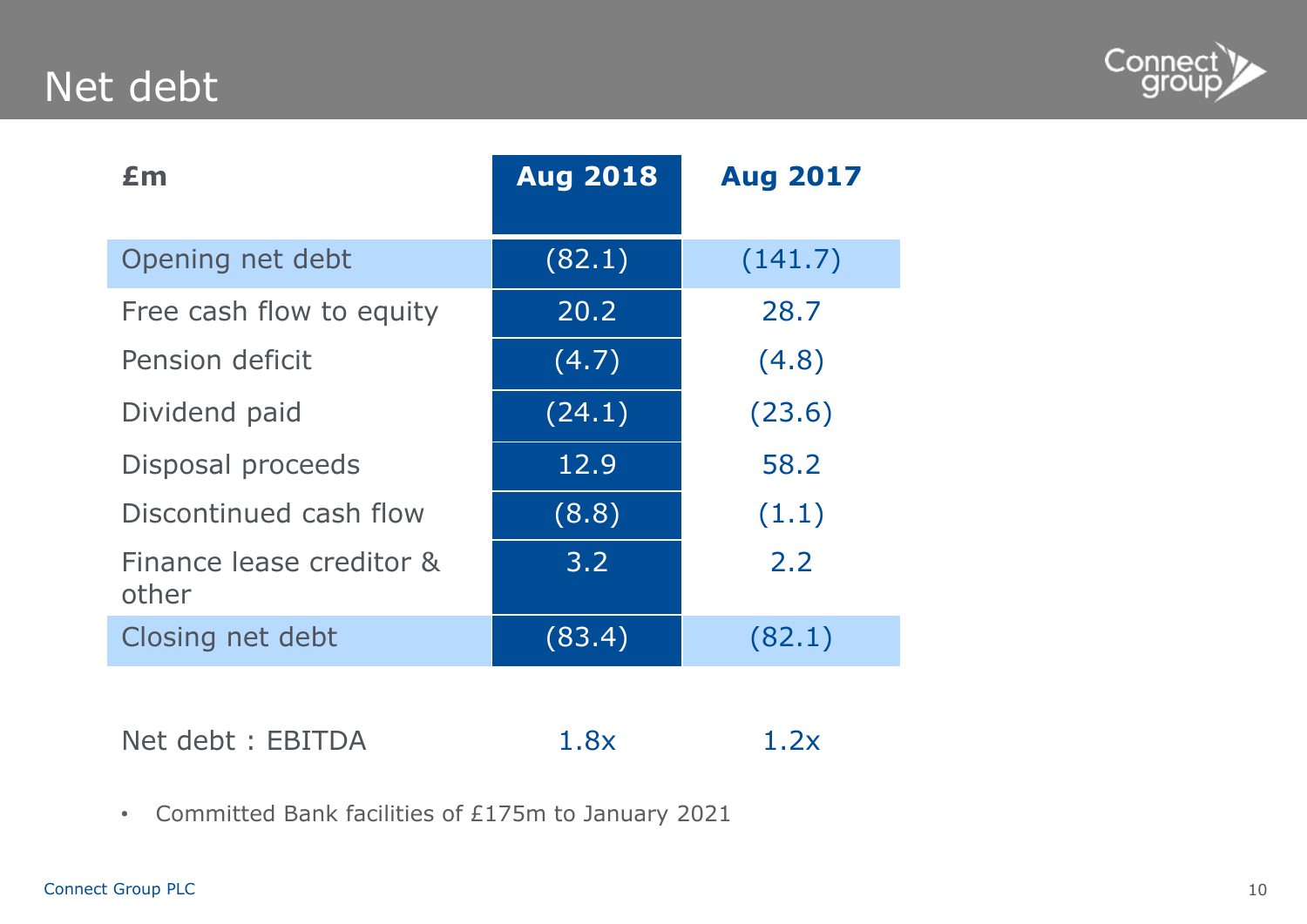**Jos Opdeweegh** Chief Executive Officer



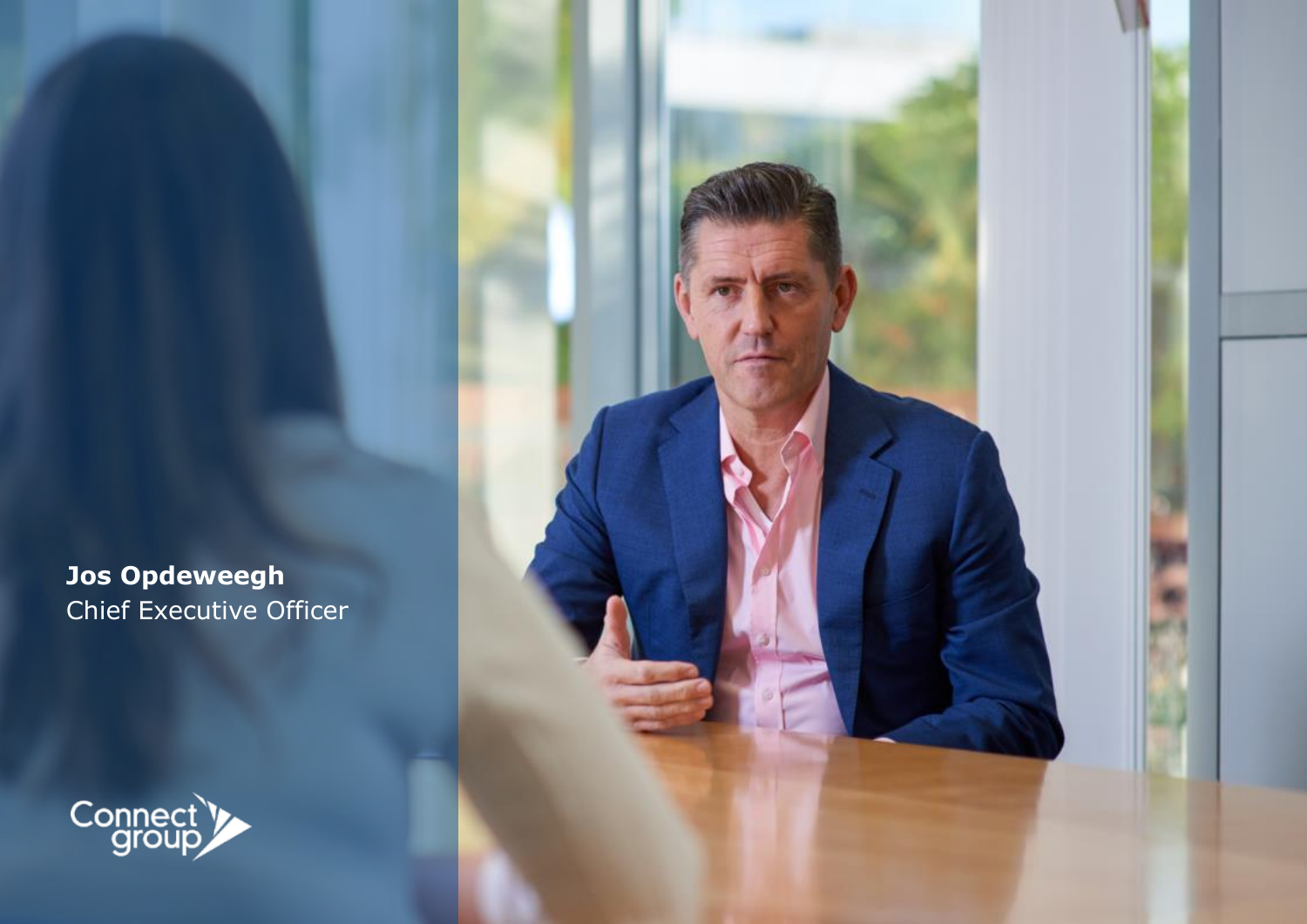### Initial observations



- ► **Two distinct businesses**
- ► **Enthusiastic and capable people**
- ► **Insufficient focus on:**
	- ► Standardisation of processes and procedures
	- ► Principles of continuous improvement
- ► **Opportunities to be explored**

## **Tuffnells.**

- ► Lacks the granular information to make the right decisions quickly
- ► Turnaround will require time and a structured investment

## **SmithsNews**

- Relatively predictable but structural declining market
- ► Need to identify complementary revenue streams

#### **Summary**

Different challenges and priorities for each business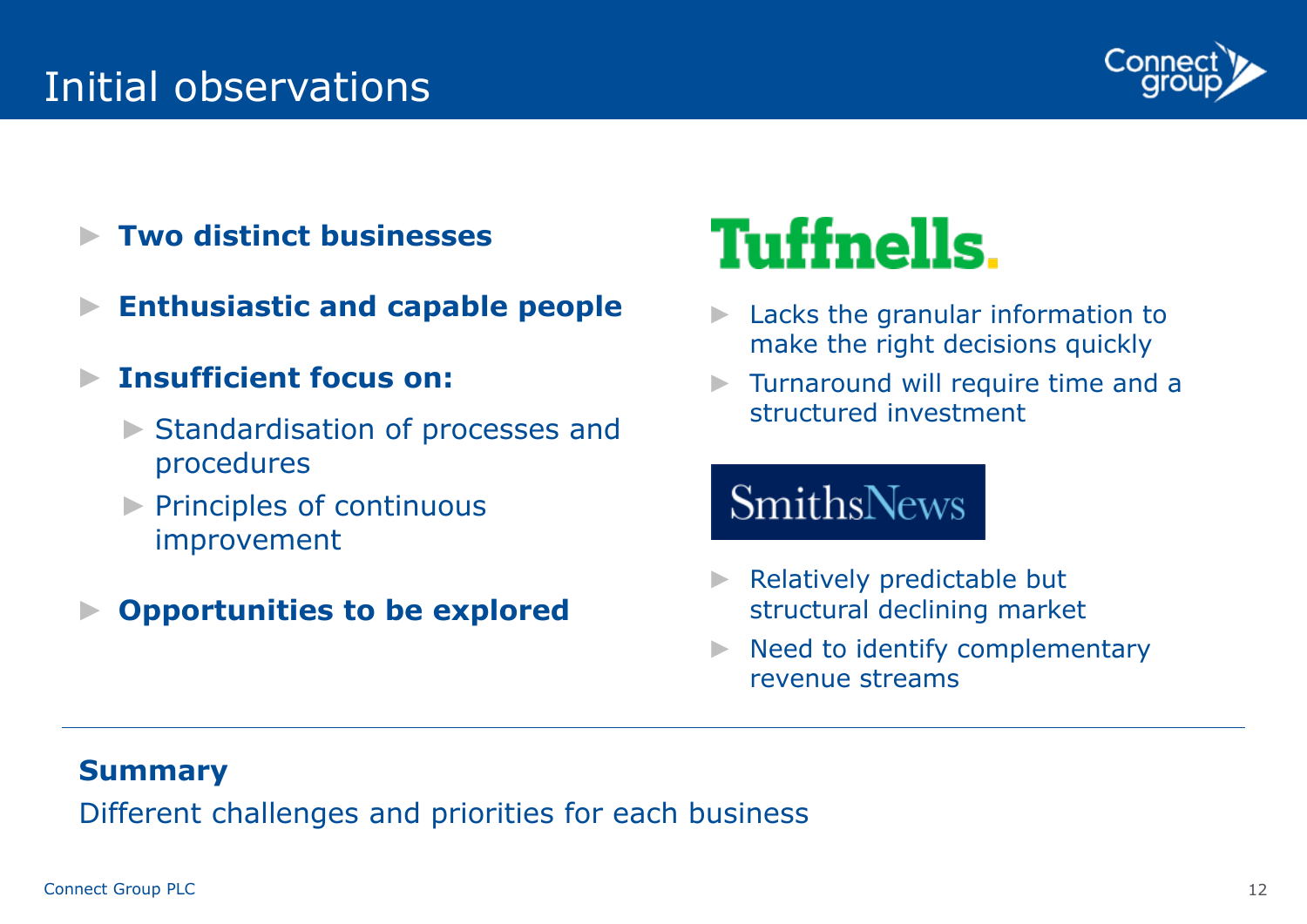

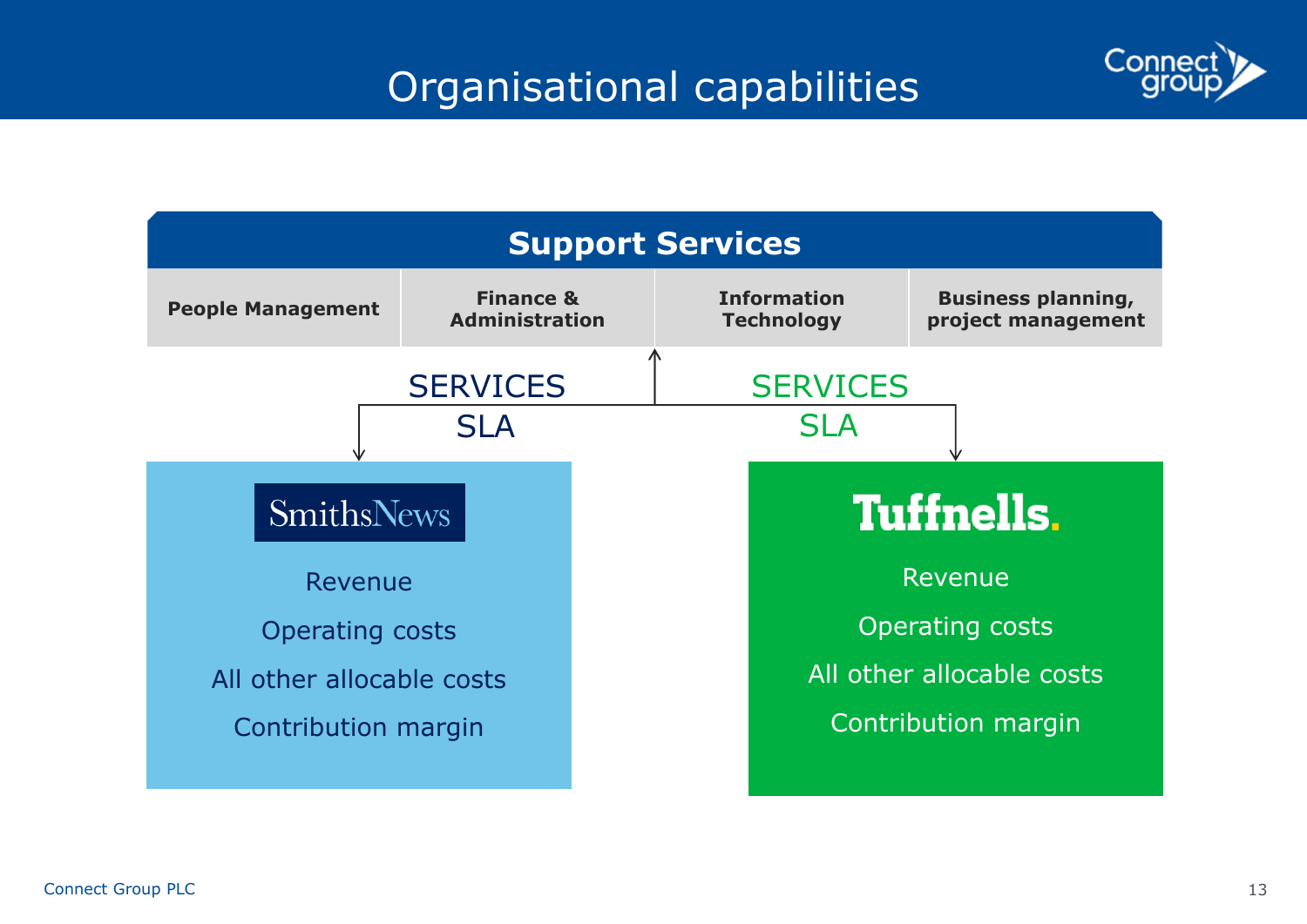

#### 1. **Tuffnells profitability**

Returning Tuffnells to profitability through a reduction of the cost base, a more sophisticated pricing methodology and net new customer wins

#### 2. **Smiths News contracts**

Renegotiating the remaining Smiths News' contracts with key publishers

#### 3. **Standard Operating Model**

Implementing a standardised operating model in Tuffnells to enhance safety, productivity and the overall customer experience

#### 4. **Efficient head office functions**

Streamlining head office functions to improve financial reporting, robust business analytics, increased productivity and continuous improvement

#### 5. **Cost savings at Smiths News**

Maximising the amount of cost savings at Smiths News to diminish the impact of the price adjusted volume decline in the business

#### 6. **Culture**

Embedding a new, entrepreneurial culture with a passion for excellence and customer centricity

**Detailed strategic planning process complete by January 2019**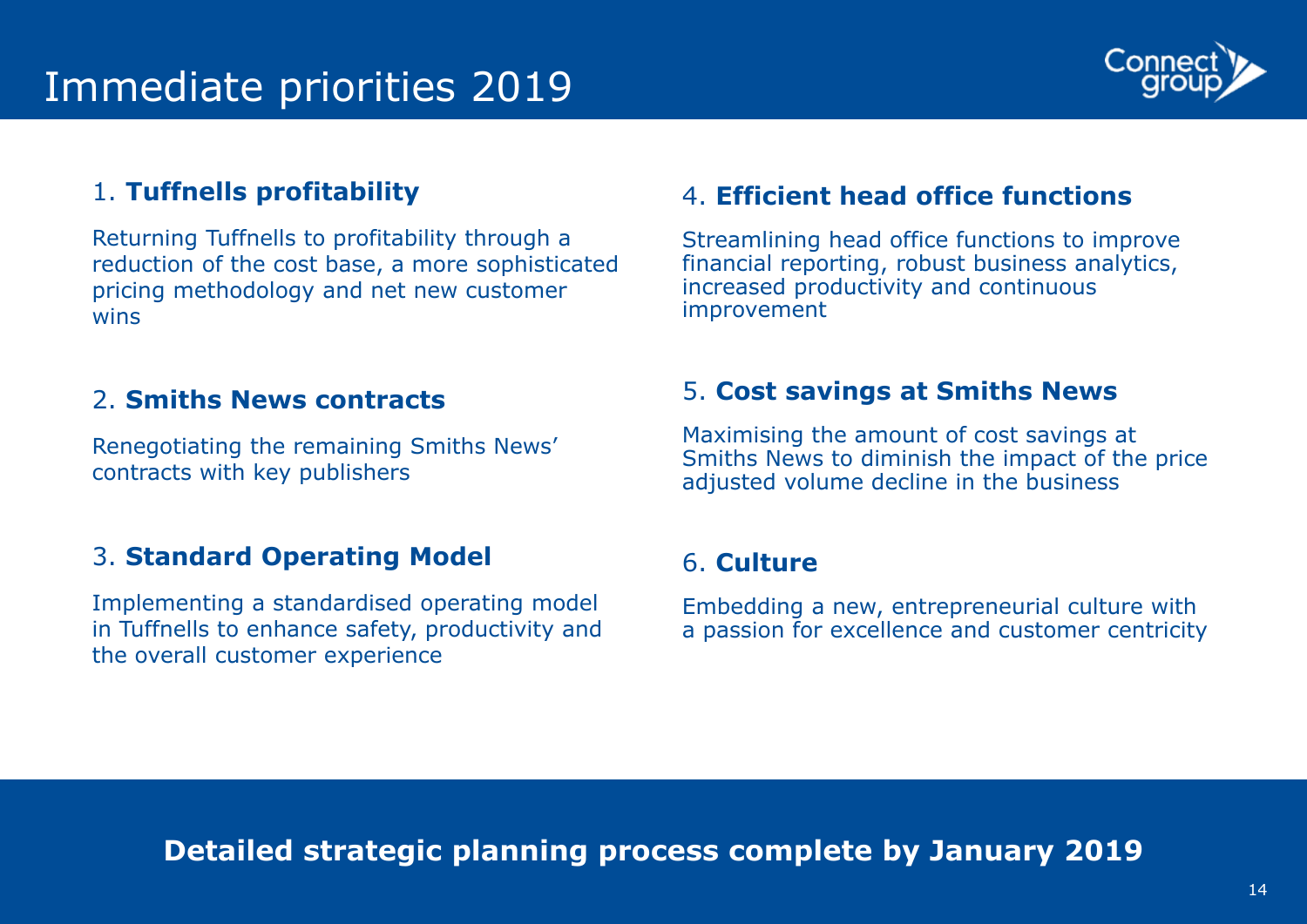

#### **Organisation structure**

 $\triangleright$  New operating structure, enhancing our focus on the individual needs and opportunities of each business

#### **Refreshed Leadership**

- ► **Jonathan Bunting**  Chief Executive Officer of Smiths News
- ► **Peter Birks**  Chief Executive Officer of Tuffnells
- ► **Tim Oglesby**  Chief Information and Transformation Officer
- ► **Tony Grace**  Chief Financial Officer and Executive Director

### **Information and decision making**

► Improved quality, focus and timeliness of business information

#### **Energising our people**

- ► Action oriented, entrepreneurial values and behaviours
- ► Engaging and listening to colleagues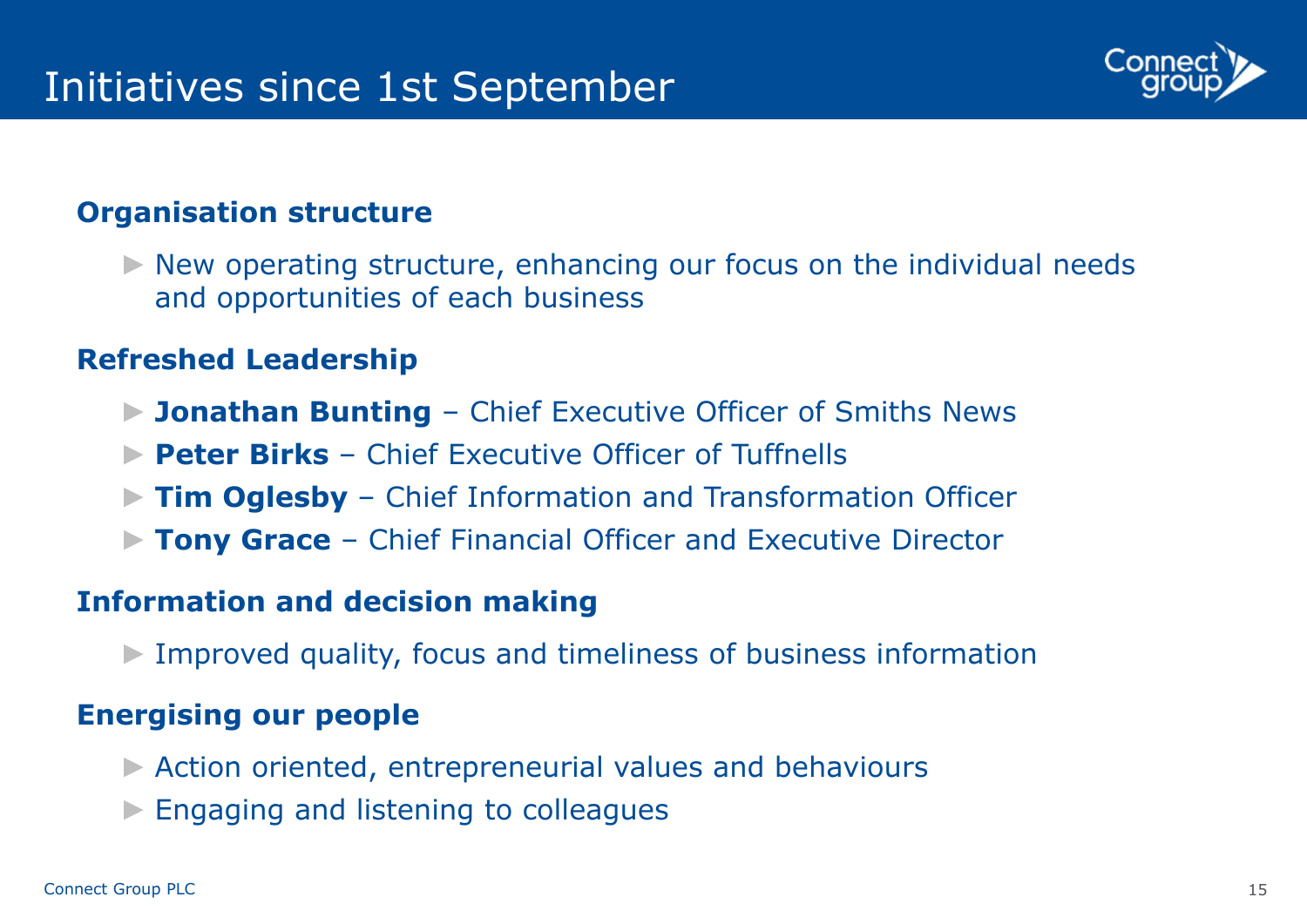# Q&A

**Jos Opdeweegh** Chief Executive Officer



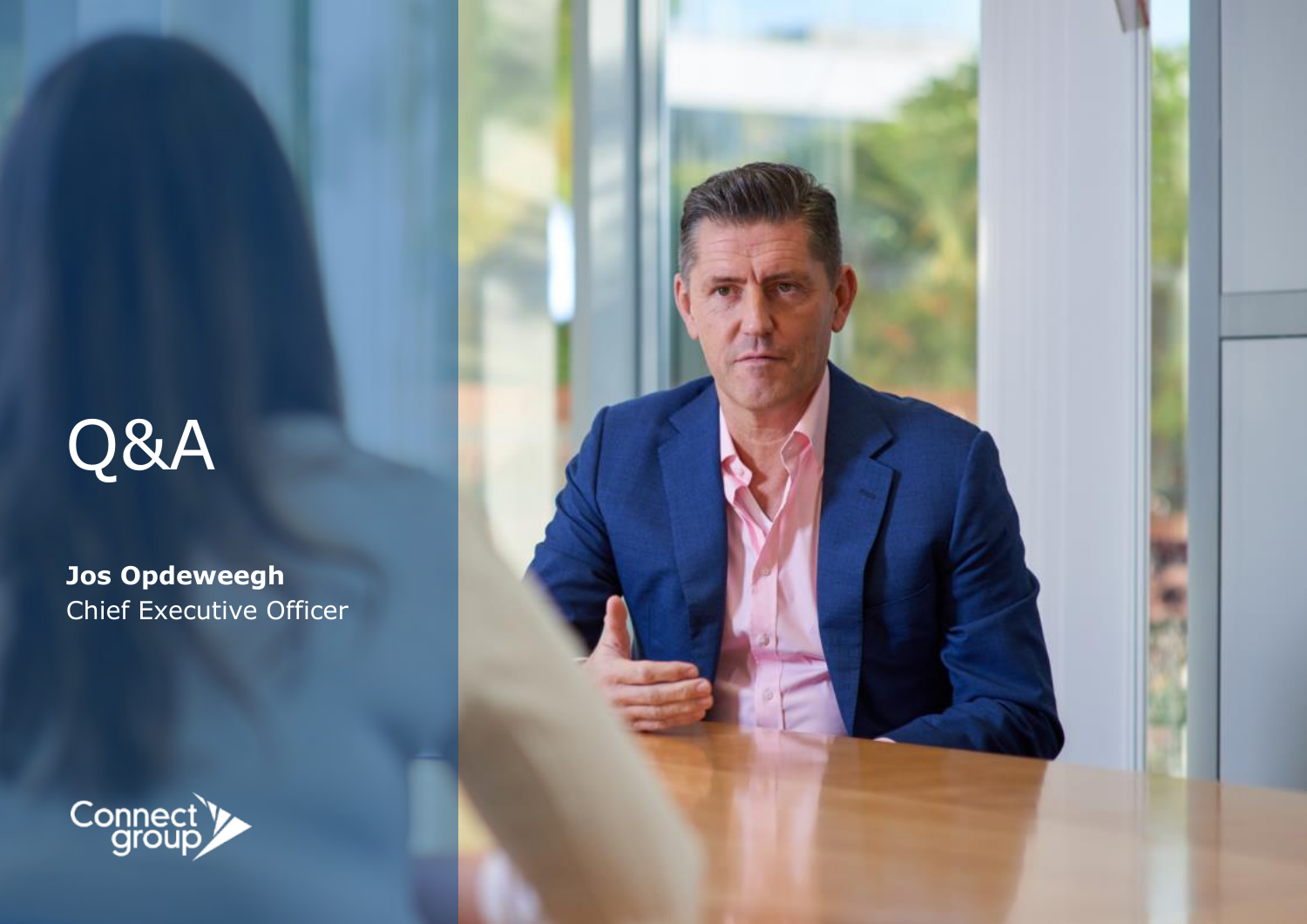### Cautionary statement



#### **Notes to Editors**

This document contains certain forward-looking statements with respect to Connect Group PLC's financial condition, its results of operations and businesses, strategy, plans, believes, "believes", "estimates", transts", tra can be found on the Investor Relations section of the Connect Group PLC website – [www.connectgroupplc.com](http://www.connectgroupplc.com/). However, the contents of Connect Group PLC's website are not incorporated into and do not form part of this document.

The Group uses certain performance measures for internal reporting purposes and employee incentive arrangements. The terms 'net debt', 'free cash flow to equity', 'adjusted operating profit', 'adjusted profit<br>before tax',

The following are the key non-IFRS measures identified by the Group in the consolidated financial statements as Adjusted results:

Adjusted operating profit: is defined as operating profit including the operating profit of businesses from the date of acquisition and excludes Adjusted items and operating profit of businesses disposed of.

Adjusted profit before tax: is defined as adjusted operating profit less finance costs attributable to adjusted operating profit and before Adjusted items; including amortisation of intangibles and network and reorganisation costs.

Adjusted earnings per share: is defined as adjusted profit before tax, less taxation attributable to Adjusted profit before tax and including any adjustment for minority interest to result in adjusted profit after tax attributable to shareholders divided by the basic weighted average number of shares in issue.

Adjusted: are material items of income or expense excluded in arriving at adjusted operating profit to enable a more representative view of underlying performance. These include certain Mergers & Acquisitions related costs, amortisation of intangibles, integration costs, business restructuring costs, legal provisions and network re-organisation costs including those relating to strategy changes which are<br>not normal

Free cash flow to equity: is defined as cash flow excluding the following: payment of the dividend, acquisitions and disposals, the repayment of bank loans, EBT share purchase and cash flows relating to pension deficit repair. Free cash flow (excluding Adjusted items) is Free cash flow to equity before adjusted cash cost items.

Adjusted EBITDA: is calculated as adjusted operating profit before depreciation and amortisation. In line with loan agreements Adjusted Bank EBITDA used for covenant calculations is calculated as adjusted operating profit before depreciation, amortisation, Adjusted items and share based payments charge but after adjusting for the last 12 months of profits for any acquisitions or disposals made in the year.

Net debt: is calculated as total debt less cash and cash equivalents. Total debt includes loans and borrowings, overdrafts and obligations under finance leases. Leverage is calculated as net debt divided by EBITDA.

Continuing operations excludes the sale of Education and Care sold on 30 June 2017 and Books division which was classified as held for sale as at 31 August 2017 and sold on the 14 February 2018. Discontinued profit for the year is the Books division for the period after tax.

FY18 refers to the full year ended 31 August 2018, FY17 refers to the full year ended 31 August 2017.

All movements are calculated to round thousands.